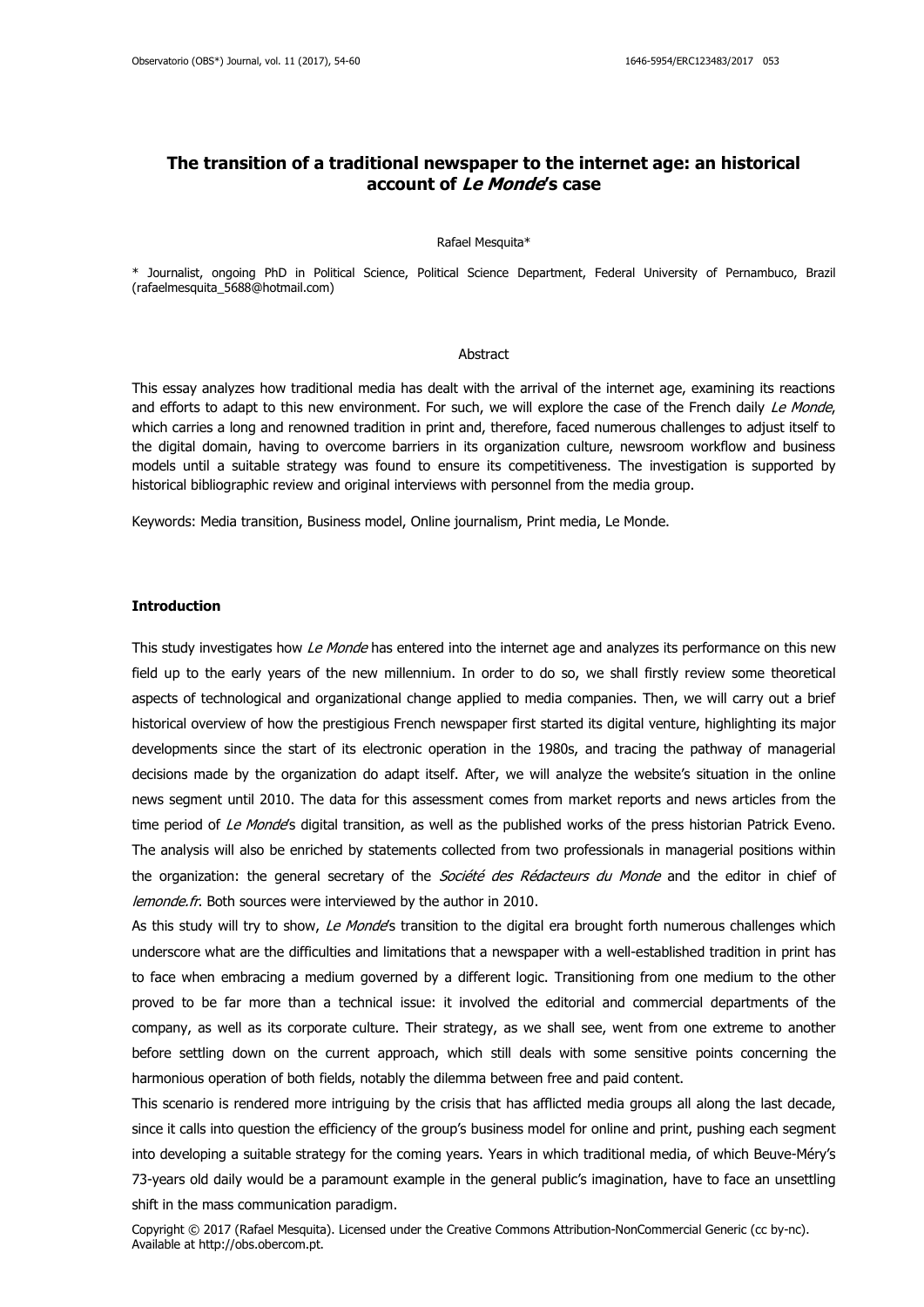### **Technology and transition in media organizations**

Change is an ever-present reality for all organizations. For media companies, technology is one of the driving forces of industry-wide change. According to Mierzjewska and Hollifield (2008), this is because this segment is more sensitive to the emergence of what Day and Schoemaker (2000) called "disruptive" technologies, that is, innovations that can create new industries or transform existing ones. Over the  $20<sup>th</sup>$  century, newspapers saw the arrival of successive new mediums that altered the way readers related to print news, being the internet one of the most significant game-changers of all. As the world wide web became more and more omnipresent in the late 1990s, so did media's concern on how to respond to it: approximately 60% of the articles on media technology and innovation that were published by specialized journals appeared after the turn of the century (Mierzjewska & Hollifield, 2008).

Unlike previous disruptive mediums, the internet undermined traditional newspapers by offering a news space for the publication of news texts and of advertisement – the two core sources of revenue for prints (Saksena & Hollifield, 2002, p.77). Thus, some traditional companies reacted defensively, trying to shield their core-business against online alternatives, while others behaved offensively, trying to take their brand and products to previously unreached audiences through this new channel (Kolo & Vogt, 2004).

Saksena and Hollifield (2002) argue that management's perception is one of the key variables in explaining how traditional newspapers carried out their online transition. Those who saw internet as potentially very disruptive to the business tended to adopt "a more systematic and comprehensive process for developing an online edition" than those who did not regard the new medium as very disruptive to the organization (p.83).

This study will observe whether managerial perception did play an important role in Le Monde's attitude towards online, whether its reactions were offensive or defensive, and what were some of the observable organizational outcomes of their reactions to the digital challenge.

## **The start-up**

<u>.</u>

Le Monde's entry in the digital age was rather discreet at first, given the newspaper's strong tradition in print and documentation. It was, therefore, reticent about opening wide the gates to its contents through a medium other than its cherished paper. Some efforts were made in the electronic direction in the 1980s aimed at costumers and at the company's journalists: the digitalization of the newspaper's documentation database in 1987 and the usage of electronic messaging in the newsroom in 1989 ("Coyote" system). Even so, print was still Le Monde's priority. Such predominance of the paper culture and a lack of business savvy, which the historian Patrick Eveno describes as Le Monde's "favorite demons", had likewise led initiatives into other audiovisual fields into atrophy during the 1980s and 1990s. "In all of those aborted adventures, we find Le Monde's favorite demons, that for twenty years tried to earn money without investing and without accepting a commercial approach" 1 (Eveno, 2001, p. 182).

The same team in charge of the Minitel and CD-Rom operations – both oriented towards documentation and article storage – was the one that gave the first online steps in 1995. At first, all that visitors could see online was a reproduction of the day's first page. At the end of the same year, besides "la une", the site offered paid thematic dossiers and access to the archives. This marked a shift from an "archivist" approach to the digital world

<sup>&</sup>lt;sup>1</sup> In the original: "Dans toutes ces aventures avortées, on retrouve les démons favoris du Monde, qui pendant vingt ans tenta de gagner de l'argent sans investir et sans accepter une démarche commerciale". All translations from French to English are the authors'.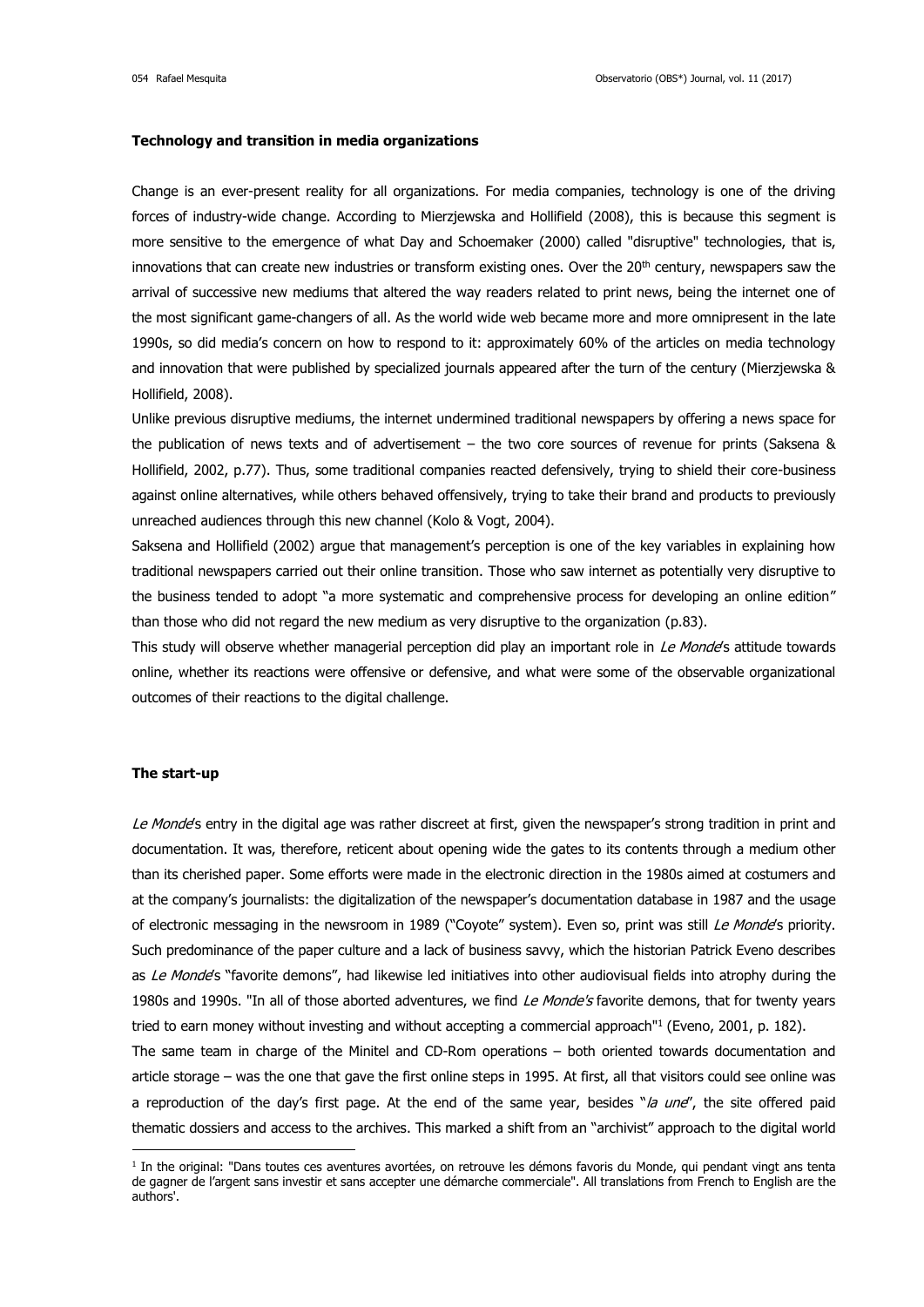to one in which customer experience began to be considered with greater care.During its first years of existence, lemonde.fr was not much more than an electronic extension of the newspaper, but without as many human and financial resources as its print counterpart. Its underdeveloped condition meant that it was completely dependent on the print department, which, in turn, was still unsure about how to handle this medium that could potentially steal readers. Afraid that such readership migration would take place, Le Monde decided that visitors wanting to consult their online content would have to pay for it, despite the fact that online monetary transactions at that time were rather complex for the majority of users. In the same year, 1997, the web site of Libération – a competing French daily – surpassed *lemonde.fr* in daily visits.

#### **Le Monde Interactif: an aggressive shift**

Faced with their uneasiness towards the online enterprise, which by now started to produce disadvantages on competitiveness, the directory board decides to go search the expertise they lacked on the other side of the Atlantic. In 1998, Sylvie Kauffmann, who became Le Monde's first female editor in chief in 2010-2011, leads a visit to the US, aimed at studying how the North-American newspapers were adapting to the online environment. After this field research, the creation of an independent branch devoted exclusively to the online operation was proposed by Alain Giraudo to the directory board and by Jean-François Fogel to the shareholders. The reason for having an autonomous branch would be the creation and strengthening of an organizational culture of its own for the web division. The department would then be able to move on to create its own and better-suited contents for the online medium instead of merely replicating the print version.

In April 1998, the group's new online strategy was revealed through a report entitled "Multimédia", which defined the main goals to be sought as it follows: successfully transporting the brand onto the new medium, becoming one of the most visited news sites, and, lastly, becoming profitable. The new venture would require major investments that  $-$  given Le Monde's austere economic reserves  $-$  called for external parties.

When Le Monde Interactif was created, in June 1998 with Alain Giraudo as its president, Grolier Interactive Europe, a branch of Matra-Hachette – ran by Fabrice Sergent and the media tycoon Arnaud Lagardère –, signed in as a partner holding 34% of the capital. Content exchange was also foreseen between Le Monde's site, Canal+ and Business Week. The predicted cost for the whole operation was of 30 million francs (approximately 4.8 million euros today).

In March 1999, the team of 25 people, of which 12 were journalists, moved to a separate building in the quai de la Loire. The results for the first year were thrilling: traffic quadruplicated, with an average of two million visitors a month, making lemonde.fr the most visited web page for general news (it was only surpassed by Les Échos when it came to finance and stock market news). Advertising revenues reached 4.7 million francs, plus 1 million for paid links. The goal of becoming profitable, nonetheless, was far from being reached: deficits were of approximately 10 million francs a year.

In spite of that, the expansionist jolt continued as the group opted for transforming the website, from then on tout.monde.fr, into a generalist portal in May 2000. It created eight thematic channels and multiplied its projects for Palm, mobile phone (WAP) and interactive television. Consequently, additional investment had to be made (800,000 euros for the creation of the portal, of which 560,000 were only for the publicity campaign), pushing the estimated budget higher up (Eveno, 2001).

However, this new approach was considered harmful, as revealed by an audit carried out by the Concrete Media research bureau at request of the directory board. By highlighting multiplicity and plurality, the portal actually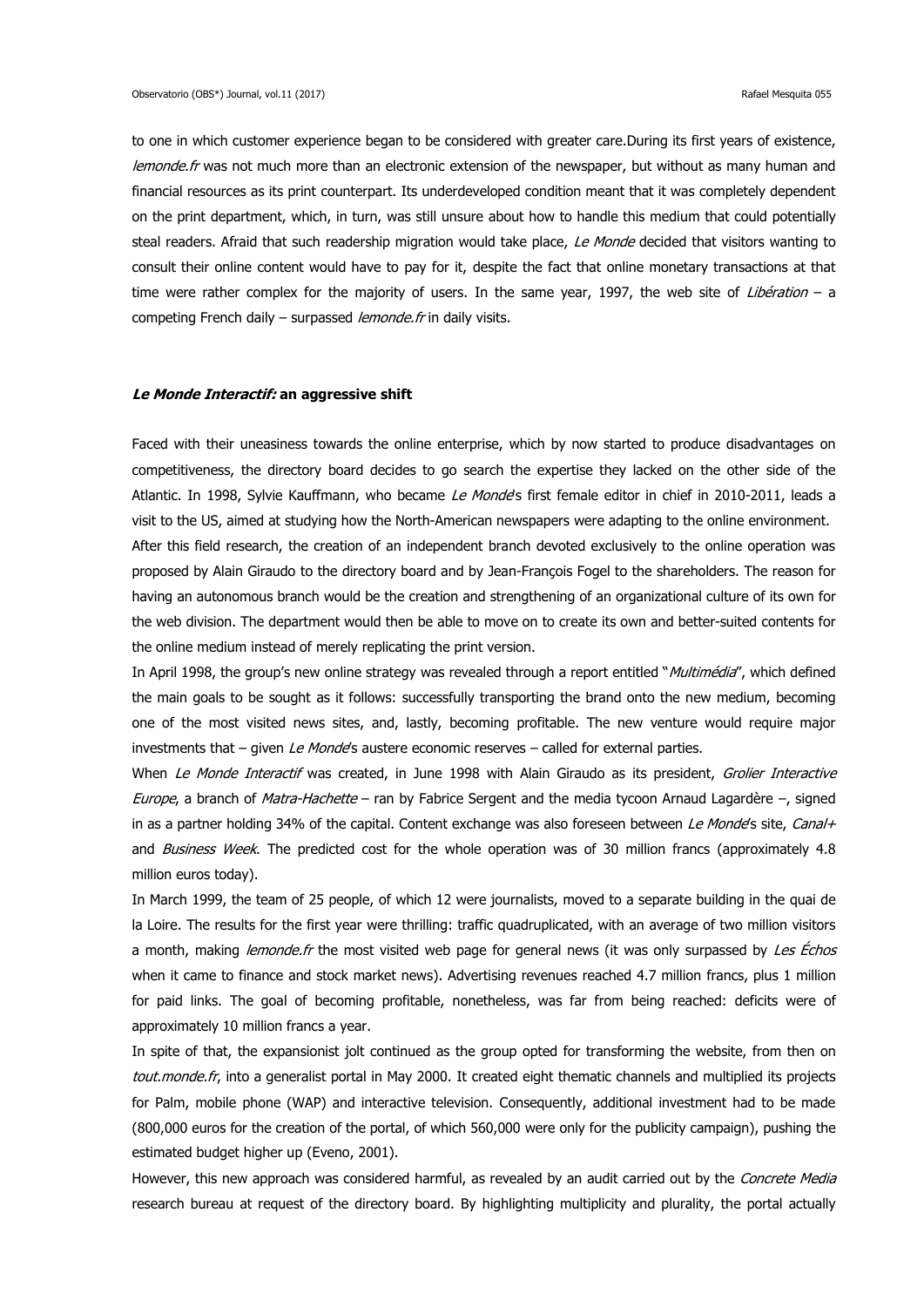diluted the value of the brand amidst a constellation of other partners and links. That was a sign that the online branch, independent and caught up in its own venture, had lost touch with the group's strategy, something that had to be immediately fixed lest the site should become a competitor instead of a complement of the print newspaper.

Those divergences led Jean-Marie Colombani, Le Monde's director from 1994 to 2007, to appoint Bruno Patino as the new general director of Le Monde Interactif in July 2000. He refocused the site on the group's core strength: information, setting up the current mixed economic model ("Premium model") in April 2002. It is characterized by a balanced offer of free and subscribers-only contents; which, in turn, are rendered more accessible thanks to the low-cost of subscriptions (5 euros at first, 6 euros as of 2010). That strategy allowed the site to finally move into profitability two years later, with nearly 60,000 paying subscribers and an average of 15 million visits per month in 2004 (Eveno, 2004).

#### **Entering the new decade**

Since September 2009, lemonde.fr left its offices in the quai de la Loire to move to the  $3^{rd}$  floor in Le Monde's current headquarters, in the 80 Boulevard Auguste Blanqui. Other magazine publications belonging to the group, such as La Vie, did likewise. The reason for this compression was budgetary, according to Jean-Pierre Giovenco, general secretary of the *Société des Rédacteurs du Monde*. "Because of our financial difficulties, we said to ourselves we could not afford to pay two rents anymore" (Giovenco. Personal communication. April 15, 2010). Le Monde has occupied the current building, which had belonged previously to Air France, since 2004. The fact that it is already the third time the newspaper changes headquarters in the past 15 years is, for Jean-Pierre Giovenco, an "illustration of the acceleration of the difficulties of the group", which had stood nearly for 40 years in its original building, when times were higher for the printing press.

However, times are not so grim for the online operation; on the contrary, the strategies developed heretofore have led *lemonde.fr* to a good position in the news market. It begun the current decade as France's number one website for general news, with approximately 47 million monthly visits, of which 74.65% originate from within the country, according to a report published by the Office de Justification de la Diffusion (OJD) in March 2010. At the same period, the only websites that outperformed lemonde.fr in monthly visits (leboncoin.fr, skyrock.fr, pagesjeunes.fr and lequipe.fr) are not at all part of the news business, except for L'Équipe, which, nonetheless, thrives on a very specific sort of news content (OJD, 2010).

In March 2010, the site had approximately 100,000 paying subscribers, over 50,000 Facebook fans and 62,000 followers on Twitter. Another important asset was the creation of Le Monde applications for the iPhone in November 2008 – which registered nearly 1.5 million downloads early in 2010 –, for Nokia N97 in June 2009 and Android operating systems in November 2009 (Le Monde Publicité, 2010).

Concerning its human resources, lemonde.fr had a team of 55 people in 2010. Among them 35 are journalists, who are divided in three desks: one in charge of feeding the website with news fluxes, prioritizing quickness and briefness as the web requires; another produces in-depth multimedia contents and intercepts the contributions sent by the *desk numérique* from Le Monde's print department; and lastly a projects desk dedicates itself to specific dossiers and special coverage. Additionally, the subscribers edition is overviewed by a team of eight people, and each thematic channel has its own chief editor. It is worth mentioning that personnel mobility between print and web is not high, as most journalists in lemonde.fr did not go through the print division previously or vice-versa. According to Alexis Delcambre (Phone interview. April 19, 2010), current editor in chief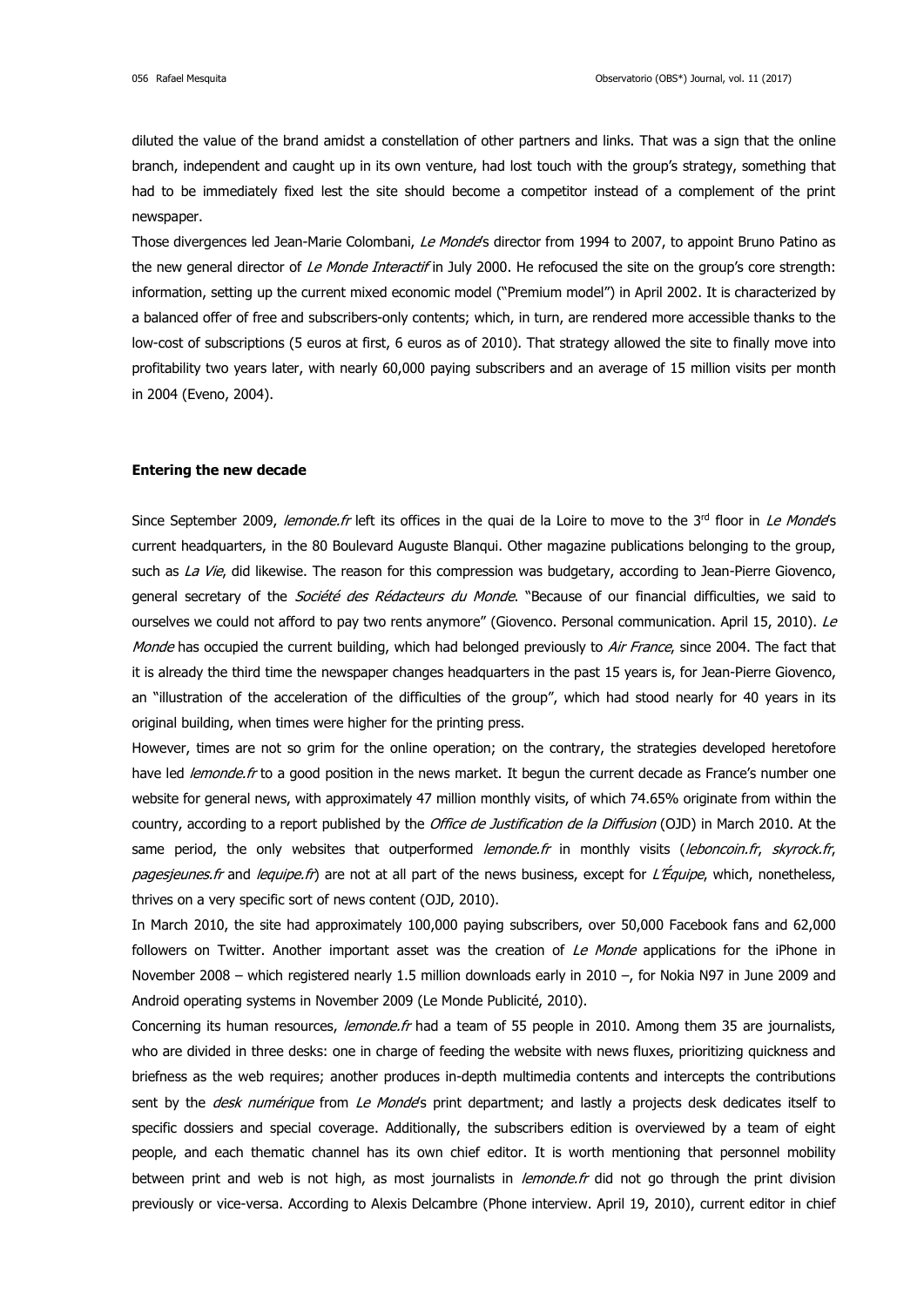of lemonde.fr, such separation reveals that the group has come to realize that the editorial goals and, thus, skills needed for each media are distinct.

The site's good performance, however, is not sufficient to tend for all the financial malaise of Le Monde, nor to spare it from going through changes, as the whole group underwent a thorough *plan de redressement* in mid-2010. One of the most significant changes, announced in late March the same year, was the progressive suppression of free articles from Le Monde's print edition on the website (Champeau, 2010). Those transpositions, which accounted for 12% of the site's news content, posed the fundamental problem of giving away for free what was being sold at the newsstand. To remedy that, the free contributions from the newspaper were to be reduced to 20 per day, while the remainder would be charged for (Haski, 2010). These contributions were going to be made especially for the website, while the previously mentioned *desk numérique*, manned by 10 people, would interface both poles, selecting and adapting stories from print to online (Le Monde, 2010).

Likewise, the free iPhone application also saw the arrival of a paying counterpart, which was quickly enabled for iPad as well, for reading the hardcopy articles on the digital format. According to Alexis Delcambre, such moves towards charging for articles "allow the newspaper to have a coherent economic model, because its content will cost the same price whichever the support: paper or web" (Delcambre. Phone interview. April 19, 2010).

# **Conclusion**

Le Monde's transition to internet, as this essay has tried to show, has gone from a tepid start-off in 1995, characterized by unease and reluctance, to a full-fledged embrace of it in 2000, when its eagerness to ride the internet wave nearly posed a threat to the company's brand value. For the past eight years lemonde.fr has found a balance in the middle of this spectrum, under a sober model which, as the current performance ratings suggest, has been working rather well.

The early stages of this process bear some resemblance to the experience of other newspapers. Saksena and Hollifield (2002) survey of 23 US newspapers revealed that their transition process "was relatively haphazard, involving low-levels of research, resource commitment, involvement by the editorial department, or use of crossfunctional teams", with little attempt to tap into internet's unique capabilities (p.78).

Le Monde's saga has shown that embracing a new media is a process that involves several aspects of the company: the corporate culture, which is central in defining the organization's response to the arrival of gamechanging technical novelties; newsroom workflow, which can be seen as an indicator of how important a given segment is, since the core value in the newspaper business comes from skilled personnel and their allocation; and business models, as the entry in a new media requires a balanced monetary approach to be found.

Key lessons can be highlighted from their trajectory, showing some of the hurdles traditional media companies have had to overcome. Considering Le Monde's first attitude towards the online world, in the 1980s, it is possible to see that their response was clearly defensive and unenergetic. As a consequence of this indisposition, they fostered little innovation and risk taking. This conduct ultimately led to poor decision making, as exemplified by the setting up of a paywall, in a time when online financial transactions were uncommon and unpractical for customers, thus harming the newspaper's competitiveness.

The shift to Le Monde Interactif also provides some insights. First, research, benchmarking and learning from the experience of others can be an important tactic to provide creative lift off, which is particularly useful in a company with internal barriers to innovation. Their managerial perception clearly underwent a shift in the end of the 1990s, as demonstrated by the large increase in resource commitment to the online venture. Secondly, the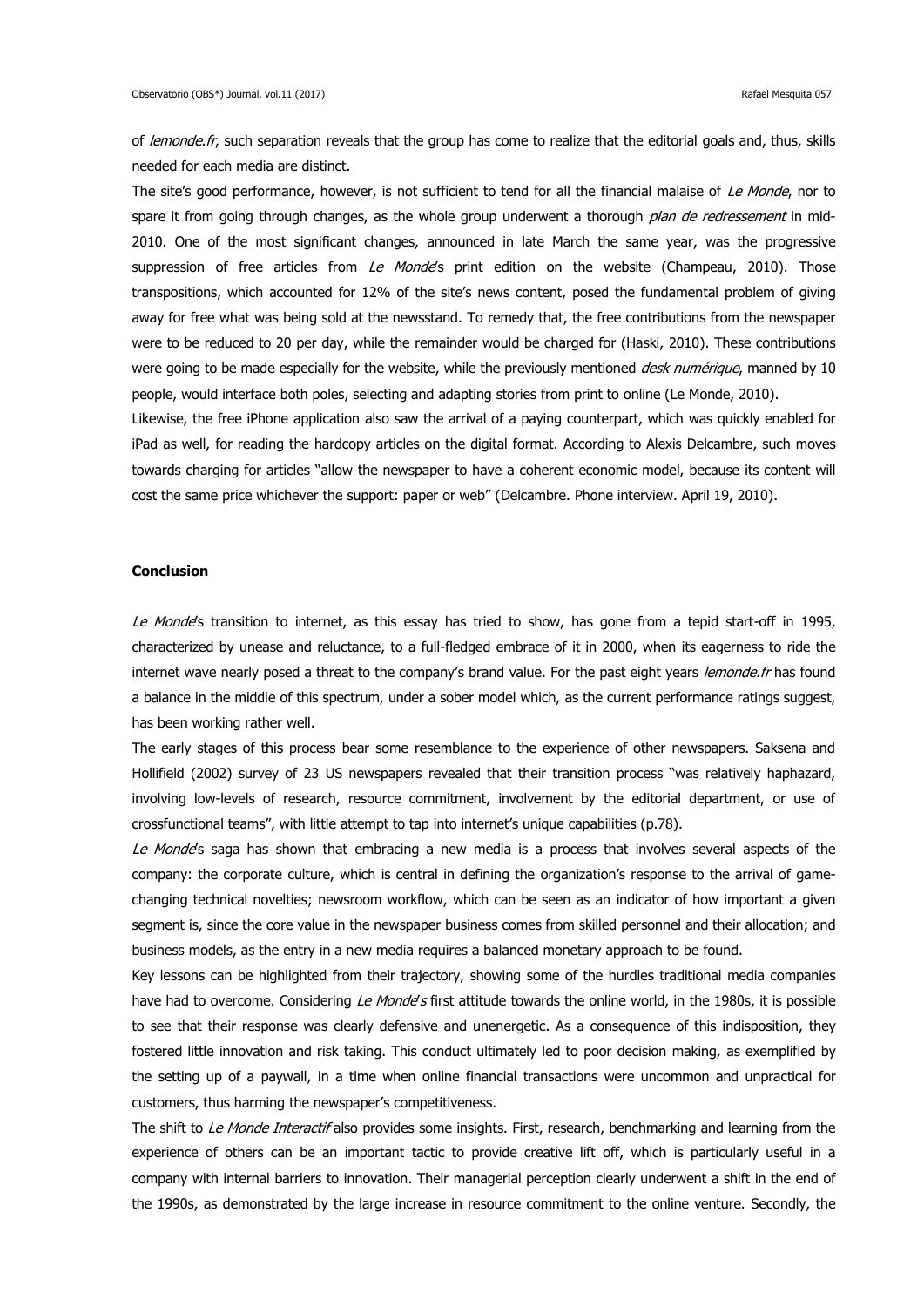new division's pursuit for autonomy proved to be too aggressive, leading to a loss of touch with the group's overall strategy. At this point, refocusing on the brand's core strength, information, was a sound remedy to ensure that that which was cherished by the consumer in print was not lost online.

Lastly, it is worth stressing that *lemonde.fr's* current newsroom workflow shows that the company has grown aware of the specificity of the new medium, namely, that the skills needed to produce news for the web are distinct from those required in print.

Nonetheless, as it is with all learning processes, there are always challenging externalities. The group's financial problems, further worsened by the current media crisis, elicited some yet unresolved points between the internet and the newspaper activities, such as the dilemma between free and paid content. The decision to charge for the print articles might arouse hostility and prove itself unpopular in our times of over-abundant information offer and unwillingness to pay for any of it.

However, such a move is understandable when one considers that, faced to the widespread reduction in advertising revenues (in Le Monde's case, it has dropped by half since 2001), the newspaper needs to capitalize on its editorial product. Most importantly, one must bear in mind that, in these days of undifferentiated information, when the majority of news outlets publishes virtually the same news – often based on the same sources –, Le Monde's website owns its success first and foremost to the weight of its brand name. Therefore, it would be in the website's best interest to harmonize its approach to the needs of the print counterpart who has built the newspapers' reputation in France and abroad, even if safeguarding it means giving a step back from the free information outcry.

# **Bibliography**

- Champeau, G. (2010, Apr 26). LeMonde.fr : les articles payants seront "remplacés" par des contenus gratuits. Numerama. Retrieved from: [<http://www.numerama.com/magazine/15360-lemondefr-les-articles](http://www.numerama.com/magazine/15360-lemondefr-les-articles-payants-seront-remplaces-par-des-contenus-gratuits.html)[payants-seront-remplaces-par-des-contenus-gratuits.html>](http://www.numerama.com/magazine/15360-lemondefr-les-articles-payants-seront-remplaces-par-des-contenus-gratuits.html). Accessed on: 20 Apr. 2010.
- Chiffres clés Le Monde (2010). Le Monde Publicité. Retrieved from: [<http://www.mondepub.fr/etudes.php>](http://www.mondepub.fr/etudes.php). Acessed on 20 Apr. 2010.
- Day, G.; Schoemaker, P. (2000). A different game. In Day, G., Schoemaker, P., Gunther, R. Wharton on Managing Emerging Technologies. (pp.1-23). New York: Wiley.
- Delcambre, A. (2010, April 19). Telephone interview. Paris.
- Eveno, P. (2001). Le journal Le Monde: une histoire d'indépendance. Paris, Éditions Odile Jacob.
- Eveno, P. (2004). Histoire du journal Le Monde 1994-2004. Paris, Éditions Albin Michel.
- Giovenco, J.-P. (2010, April 15). Personal communication. Paris ;
- Haksi, P (2010, Mar 24). LeMonde.fr tente le tout-payant pour les articles du journal papier. Rue89. Paris. Retrieved from: [<http://www.rue89.com/presse-sans-presses/2010/03/24/lemondefr-tente-le-tout](http://www.rue89.com/presse-sans-presses/2010/03/24/lemondefr-tente-le-tout-payant-pour-les-articles-du-journal-papier-14)[payant-pour-les-articles-du-journal-papier-14>](http://www.rue89.com/presse-sans-presses/2010/03/24/lemondefr-tente-le-tout-payant-pour-les-articles-du-journal-papier-14). Accessed on: 20 Apr. 2010.
- I-Régie's publicity argument for *lemonde.fr.* (2010). Retrieved from: [<http://www.mondepub.fr/documents/pdf/argu%20le%20monde.fr%20\(02-2010\).pdf.](http://www.mondepub.fr/documents/pdf/argu%20le%20monde.fr%20(02-2010).pdf)> Acessed on 20 Apr. 2010.
- Kolo, C. ; Vogt, P. (2004). Traditional Media and Their Internet Spin-Offs: An Explorative Study on Key Levers for Online Success and the Impact of Offline Reach. The International Journal on Media Management 6(1-2), 23–35